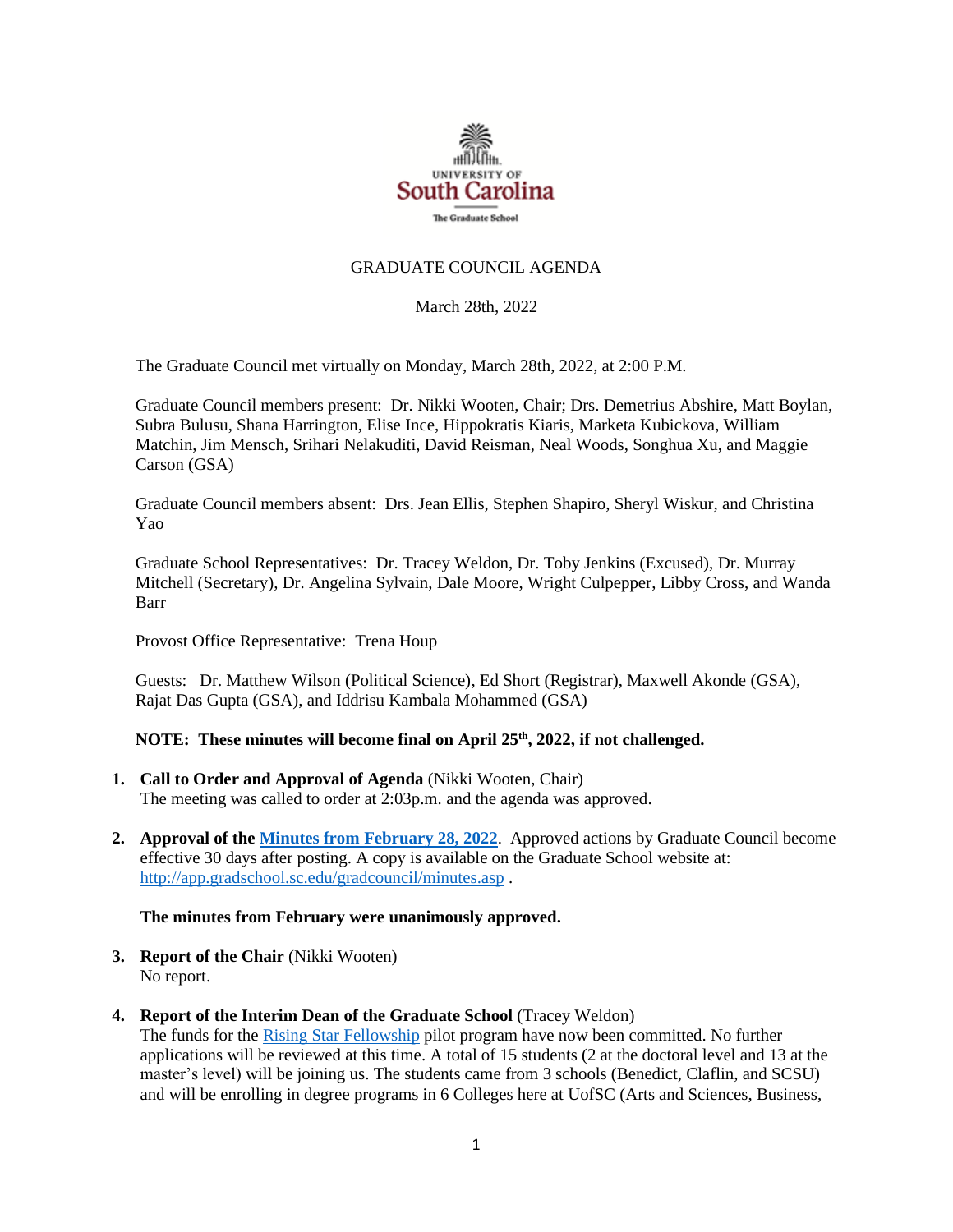Information and Communications, Medicine, Public Health, and Social Work). It is her sincere hope that this program will receive more funding in the very near future so that the UofSC can continue this important HBCU partnership. She will update us when she has more information.

Dr. Weldon also shared the following information regarding the Student Success Center. It is now open to graduate students as well with the subset of the services that they currently extend to undergraduate students. For years it was thought that the SSC was funded only by undergraduate student fees. This thought was in error, and SSC is now making some adjustments to also serve the needs of graduate students, whose fees also support the SSC. We will be working with SSC to identify students who can assist with peer tutoring, peer writing, and other services that are currently only focused on and available for undergraduate students. Hopefully by the fall, all services will be accessible and useful to graduate students. This is information from their flyer:

We are excited to share with you that the following services are now available to students through the **Student Success Center (SSC):**

#### • **GAMECOCK SCHOOL SUPPLIES**

This SSC service provides UofSC students with free school supplies including notebooks, pens, pencils, highlighters, scantrons, blue books, planners, dry erase boards, calculators, iClickers and more!

#### • **OUT-TO-LUNCH PROGRAM**

The Out-to-Lunch program is designed to remove barriers between students and faculty by providing an opportunity for them to interact in a less formal environment. Pay for your professor's meal with a free dining card and gain a personal perspective on your courses, program of study, and what lies beyond academia.

### • **WORKSHOPS**

The SSC offers a wide variety of academic, money management, and skill development workshops. Enhance your academic experience by requesting a workshop!

Please be on the lookout for additional services specifically tailored to the needs of graduate students, as well as solicitations for your feedback. The SSC is located on the Mezzanine Level of the Thomas Cooper Library and can be reached by phone at **803-777-1000** or email at **[sassc@mailbox.sc.edu](mailto:sassc@mailbox.sc.edu)**.

For more information, please visi[t sc.edu/success.](https://sc.edu/about/offices_and_divisions/student_success_center/index.php)

### **5. Report of the Secretary of the Graduate Council** (Murray Mitchell)

The question was raised as to the most appropriate way to address the business of the Graduate Council for the remainder of this academic year (remaining meetings are in April and May); and for preferences for next academic year. Just to give everybody a sense, we have 19 voting members, 18 faculty and a representative of the Graduate Student Association. Thanks to all who responded to the two prompts: (1) Preference for meeting virtually, face-to-face or hybrid for the remaining meetings of this semester? and then (2) a preference for meeting format, going forward. Of the 19 votes cast for the remainder of the semester, there were two votes for meeting face-to-face and the remainder of the membership voted to continue to meet virtually.

The second question about the future resulted in a little more discomfort from folks rotating off of the Council who didn't want to seal the fate for everyone who would continue. Again, two votes for faceto-face; one vote for possibly the first meeting of the semester to be face-to-face to allow some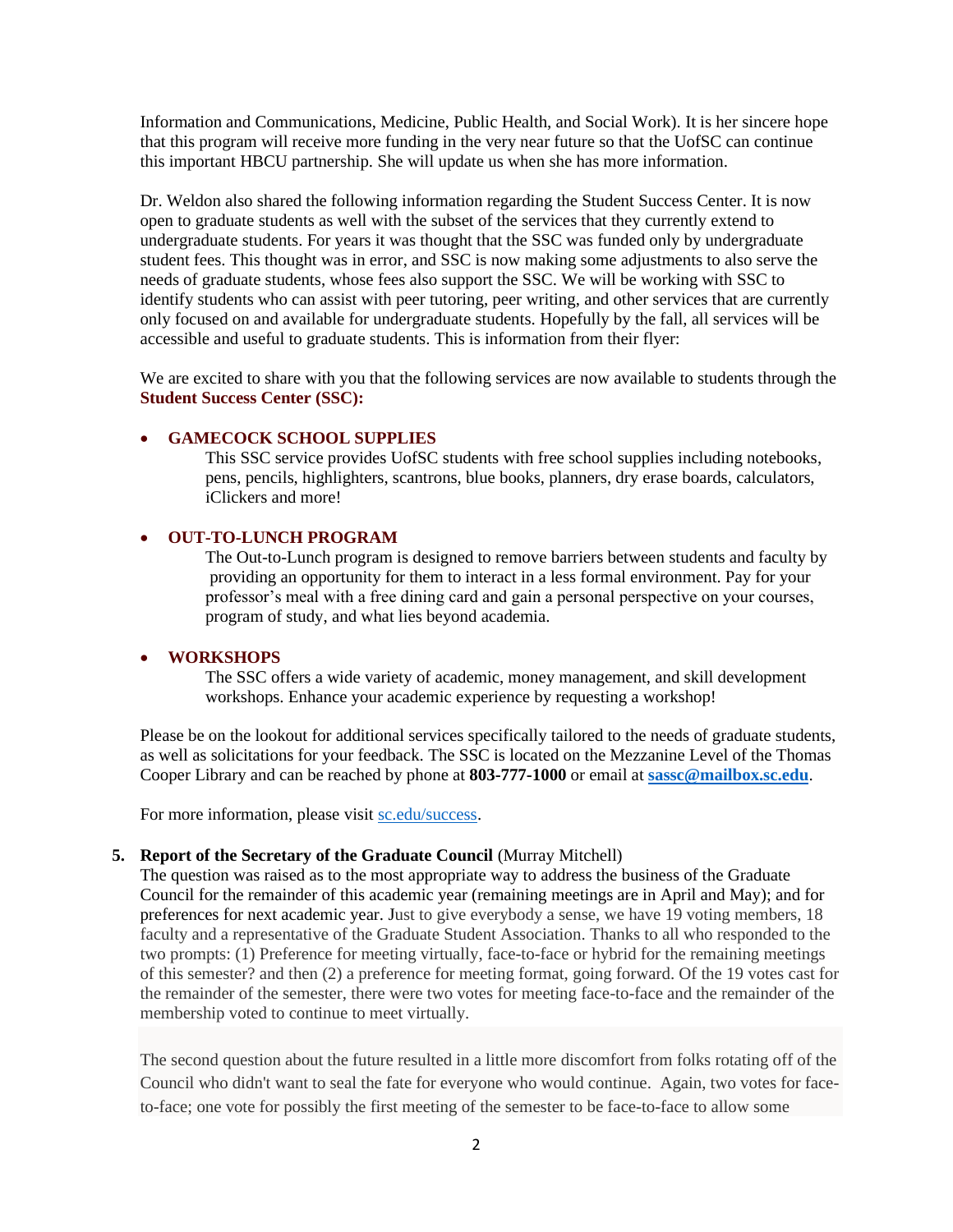building of community with the supposition that might happen more readily in a face-to-face meeting; then the remainder virtual. Another vote was to revisit this decision, either at the end of this semester, and/or at the beginning of next semester to solicit input at that time because we are living in a changing world and who knows what to expect by next August?

There were a couple of votes for hybrid, which becomes less functional if only two people arrive to meet face-to-face, with support staff, and everybody else is virtual. So, again the majority of vote was for virtual meetings. It sounds like something we might revisit again at the end of the semester, to establish the format for an August meeting, and then to decide in August how to proceed for the rest of next semester. For what it is worth, the ex officio members voted either virtual or to support the majority preference. Clearly, the majority has been virtual; so, that is just an update on preferences for upcoming meetings.

Just to revisit an earlier request, if you have colleagues who might be interested, qualified, willing, and available to serve on either Graduate Council and/or on committees that report to Graduate Council, please identify them for me. I am happy to reach out to them. Nominations are open now for any qualified graduate faculty members who might be interested, qualified, willing and available.

He stressed again--*available* to serve on Graduate Council when the Graduate Council meets. Just so it doesn't come as a surprise to anybody, it meets on the 4th Monday of every month throughout the academic year at 2:00p.m. whether virtually or in person. Ensuring anybody interested in serving has that time available in their schedules would be much appreciated.

**6. Report of the Interim Associate Dean for Diversity, Equity, and Inclusion, and Associate Director, Grace Jordan McFadden Professors Program** (Toby Jenkins) No report from Dr. Jenkins at this time; but Dr. Mitchell reminded members that Dr. Jenkins regularly posts information on DEI opportunities and accomplishments such that all might be informed in a timely way about what is happening in service to these important initiatives.

# **7. Report on Professional Development** (Wright Culpepper)

Discover USC is coming up. They have about 145 graduate students who are presenting poster presentations and 32 that are competing in the 3MT competition. This time of the year, the VPR's office is always doing a big push on securing faculty and graduate students who want to serve as reviewers. Obviously, faculty can serve in a variety of roles, reviewing graduate student research, postdoctoral research, undergraduate student research, and a medical scholars competition. Faculty are all welcome to register for that. This is the link to the registration form:

[https://sc.edu/about/signature\\_events/discover\\_uofsc/registration/reviewer\\_registration.php](https://sc.edu/about/signature_events/discover_uofsc/registration/reviewer_registration.php)

The deadline to register as a reviewer is April 1<sup>st</sup>, which is this Friday. We would invite you to participate as a reviewer in any competition, but then also any help that you can provide in spreading the word to graduate students about potentially serving as reviewers for undergraduate poster presentations would be extremely helpful as well.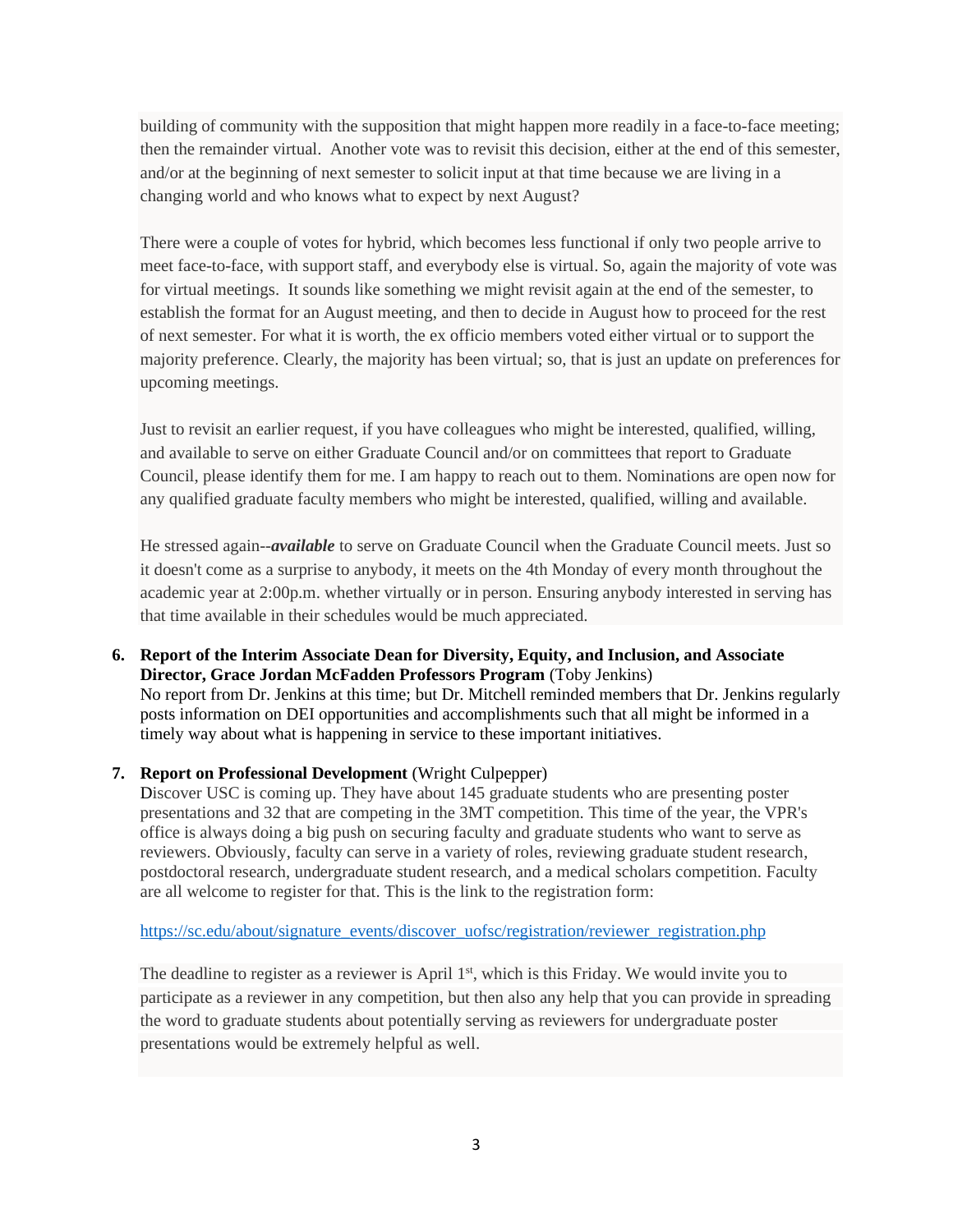He pointed out the good work that Matt Klopfenstein and Nigel Smith are doing in the Graduate Student Resources Hub. The programming is off and running at a fast pace. Our colleague on our communication side, Victoria White in the Graduate School, has created a new Grad Hub workshop and events web page that will display a running list of all the opportunities that students have. It is heavy on the career side right now. I think that a lot of the National Fellowships colleagues who work in terms of large audience type participation and outreach is going to represent the heavy lifting in the fall. So right now, if you know of any graduate students who are looking for career type guidance, whether that is interviewing skills, CV resume, non-academic career guidance, there is always something going on. There are usually at least two workshops every week. Please see link for further information:

[https://www.sc.edu/study/colleges\\_schools/graduate\\_school/opportunities\\_support/the\\_grad\\_hub/gra](https://www.sc.edu/study/colleges_schools/graduate_school/opportunities_support/the_grad_hub/grad_hub_events/index.php) [d\\_hub\\_events/index.php](https://www.sc.edu/study/colleges_schools/graduate_school/opportunities_support/the_grad_hub/grad_hub_events/index.php)

Questions about the type of programming available in the Graduate Student Resources Hub or questions for graduate student services in general, please contact Wright directly.

The question was asked about the Graduate Student Day that the Graduate School used to host. The awarded students would be given UofSC certificates that could be included with their CVs as proof of receipt. For example, if a student is going to a federal job in particular majors, like NASA, they require proof of awards. The production of these certificates does not cost a lot of money. Wright agreed and vowed that he would add that request to his docket for late April or early May.

#### **8. Report of the Graduate Student Association** (Maggie Carson)

Maggie shared the results from the GSA election for the 2022-23 school year and introduced the winners to the Graduate Council. The president and future Graduate Council Representative each identified themselves with a few words and were welcomed congratulated by the Graduate Council membership:

President: Maxwell Akonde Vice president: Iddrisu Kambala Mohammed Graduate Council Representative: Rajat Das Gupta Treasurer: Currently Open

The following are events planned for the remaining weeks of the Spring semester:

### **Remaining GSA Events for 2021-2022 School Year March**

**1. Women's Mentorship Luncheon-** Wednesday, March 30th 11:00-1:00 in Russell House Ballroom B

i.RSVP: <https://garnetgate.sa.sc.edu/event/7657433>

- 2. Fresh check day-GSA table- Wednesday, March 30<sup>th</sup>- 12:00-2:00- Greene Street Area i.Mental health focused event
- **3. GSA Townhall-** Thursday, March 31- 11:00-1:00 in Russell House Ballroom A

i.The March Town Hall will have several special guests include:

- 1. Dr. Tracey Weldon- Interim Dean of the Graduate School and Vice Provost for Graduate Education
- 2. Mr. Wright Culpepper- Director of Recruitment and Student Affairs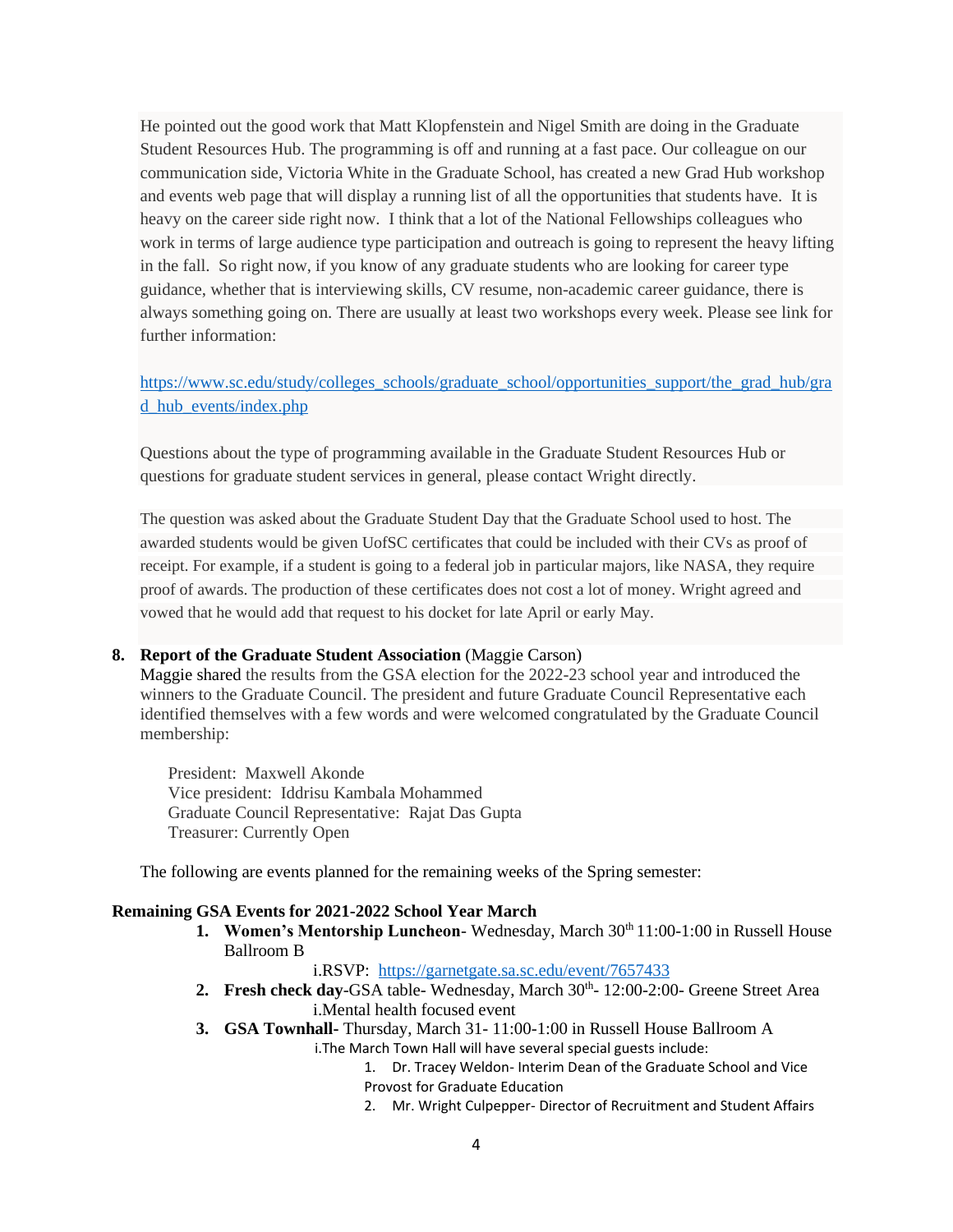3. Dr. Toby Jenkins- Interim Associate Dean for Diversity, Equity, and Inclusion

- 4. Mr. Dale Moore- Assistant Dean and Ombuds
- ii.GSA Town Halls provide an opportunity for all graduate students to speak directly with members of university administration and GSA to listen to questions, comments, and concerns you may have.
- iii.For questions about the event please email sogsa@email.sc.edu iv.RSVP: <https://garnetgate.sa.sc.edu/event/7993425>

**April**

- 1. **GSA Headshot Event** Friday, April 8<sup>th</sup>-1:00-3:00- Horseshoe
	- i.Link to Garnet Gate: [https://garnetgate.sa.sc.edu/event/7969179](https://garnetgate.sa.sc.edu/event/7969179  )  ii[.https://m.signupgenius.com/#!/showSignUp/10c0f4eadaf2ca7f5c16](https://m.signupgenius.com/#!/showSignUp/10c0f4eadaf2ca7f5c16-graduate) [graduate](https://m.signupgenius.com/#!/showSignUp/10c0f4eadaf2ca7f5c16-graduate)

2. Final GSA Bi-Weekly Meeting of Semester-Friday, April 8<sup>th</sup>-3:00-5:00, Location: TBA, Modality: TBA

**3. Luncheon with Patricia Pastides**-Discussing book-Tuesday, April 12<sup>th</sup>-11:00-1:30-President's House

- **1. EVENT FULL** 31 students registered [https://forms.office.com/pages/responsepage.aspx?id=GUsqSzXRDkKLsrHNI4](https://forms.office.com/pages/responsepage.aspx?id=GUsqSzXRDkKLsrHNI4mYzAVzpiBa1sxMt0-gcHR2RWVUNVBIV0RMVUtCNzZWRUkxSDZDQVVNQU1RSSQlQCN0PWcu) [mYzAVzpiBa1sxMt0](https://forms.office.com/pages/responsepage.aspx?id=GUsqSzXRDkKLsrHNI4mYzAVzpiBa1sxMt0-gcHR2RWVUNVBIV0RMVUtCNzZWRUkxSDZDQVVNQU1RSSQlQCN0PWcu) [gcHR2RWVUNVBIV0RMVUtCNzZWRUkxSDZDQVVNQU1RSSQlQCN0P](https://forms.office.com/pages/responsepage.aspx?id=GUsqSzXRDkKLsrHNI4mYzAVzpiBa1sxMt0-gcHR2RWVUNVBIV0RMVUtCNzZWRUkxSDZDQVVNQU1RSSQlQCN0PWcu) [Wcu](https://forms.office.com/pages/responsepage.aspx?id=GUsqSzXRDkKLsrHNI4mYzAVzpiBa1sxMt0-gcHR2RWVUNVBIV0RMVUtCNzZWRUkxSDZDQVVNQU1RSSQlQCN0PWcu)
- 4. **GSA Goat Yoga** Wednesday, April 13th Horseshoe- 6:00-8:00pm 1. Fit Columbia
- 5. **GSA Awards Program** Friday, April 15<sup>th</sup> 12:00-3:00- Russell House Ballroom
- 4. **GSA End of Year Celebration** Friday, April 15<sup>th</sup>- after awards program- Russell House

6. **Women's Mentorship Luncheon-** Wednesday, April 20<sup>th</sup> 11:00-1:00 in Russell House Ballroom B

i.RSVP:<https://garnetgate.sa.sc.edu/event/7657434>

7. **Evening of Pride Mentorship Social**- Thursday, April 21st, 6:00-8:00pm- location:TBA i.*To provide LGBTQIA+ individuals with a welcoming environment to learn from local LGBTQIA+ leaders (mentors from UofSC and Affiliated Organizations)*

8. **Student Disability Services Resource Webinar**- Rainie Gordan working on- more information to come

# **\*\*New Exec takes over May 1st\*\***

- **9. Report of the Academic Policy and Practices Committee** (Murray Mitchell for Stephen Shapiro) No report.
- **10. Report of the 500/600 Level Courses** (Murray Mitchell)

This report is presented to Council for informational purposes only; no action is necessary.

# **500/600 Courses for March 2022 Grad Council**

(CCP = Course Change Proposal; NCP=New Course Proposal)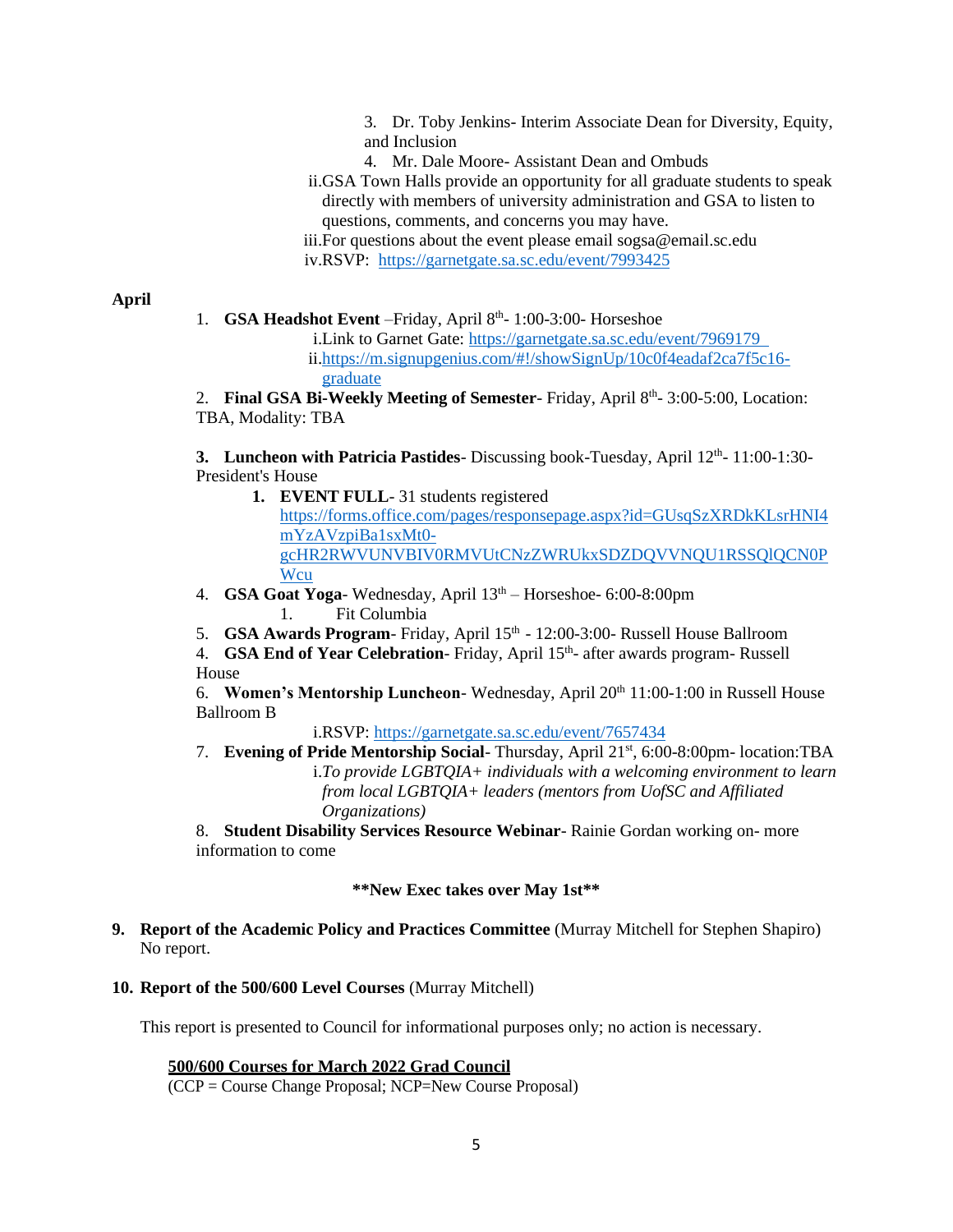None at this time; next meeting of the Committee on Curricula and Courses is April 4<sup>th</sup>, 2022

## **11. Associate Graduate Faculty Nominations** (Murray Mitchell)

None at this time.

## **12. Fellowships and Scholarships Committee** (Jim Mensch for Jean Ellis)

Dr. Mensch relayed for Dr. Ellis that as previously reported, the committee met on February 11 to select Round 1 scholars for the Presidential Fellows. Since the last report, the committee has selected the Trustee Recruiting Awards (Scott and Patterson). We also selected the Presidential Fellows from Round 2 (on 3/11). Naturally, all those offers were sent out thanks to Wright Culpepper. The current Presidential Fellows and Dr. Ellis are also communicating with the potential Fellows. As of Monday (3/28), eight Fellows have accepted the offer. Wright Culpepper added that what is so exciting about the awards this time is that they have 3 academic programs that have never had a Presidential Fellow before now have one coming in this academic year. Pharmaceutical Sciences, Physics, and Criminology and Criminal Justice will each have their first Presidential Fellow which is fantastic. The Committee still has several offers out there, and then they will begin going through a wait list.

Moving forward, please communicate with your departments/schools/colleges to inform them that the current student awards have been pivoted from last year. If you have questions about those, please reach out to Dr. Ellis (all award descriptions can be found on the Grad School website at the following link):

[https://www.sc.edu/study/colleges\\_schools/graduate\\_school/paying\\_for\\_graduate\\_school/fellowships](https://www.sc.edu/study/colleges_schools/graduate_school/paying_for_graduate_school/fellowships_awards/index.php) [\\_awards/index.php](https://www.sc.edu/study/colleges_schools/graduate_school/paying_for_graduate_school/fellowships_awards/index.php)

- **13. Report of Science, Math, and Related Professional Programs Committee** (Hippokratis Kiaris) None at this time.
- **14. Report of the Humanities, Social Sciences, Education, and Related Professional Programs Committee** (Jim Mensch)

Below is a list of proposals reviewed by the Committee. Each curricular action can be viewed at this Public Agenda review site:

<https://sc.edu/programproposal/agenda/?id=114&code=GCO>

At this Public Agenda link, the individual proposals are not live-linked, but agenda items are listed in alphabetical order. To view the full proposals, GC members and Committee Chairs still need to go to the Committee Review site, and filter for "Committees", then for the "Committee" called "Added to Grad Council agenda."

- **BADM Major / Degree Program**, Professional MBA, Business, Change to Existing Program: Fall 2023
- **CRJU 706** (3) Advanced Quantitative Analysis for Criminology and Criminal Justice, Arts and Sciences, Change to Existing Course: Fall 2023
- **CRJU 761** (3) Crime and Place, Arts and Sciences, NCP: Summer 2022
- **CRJU 771** (3) Gender, Crime, and Justice, Arts and Sciences, NCP: Summer 2022
- **EDLP 708A**, The Middle School Principal in Practice I, Education, Delete an Existing Course: Fall 2023